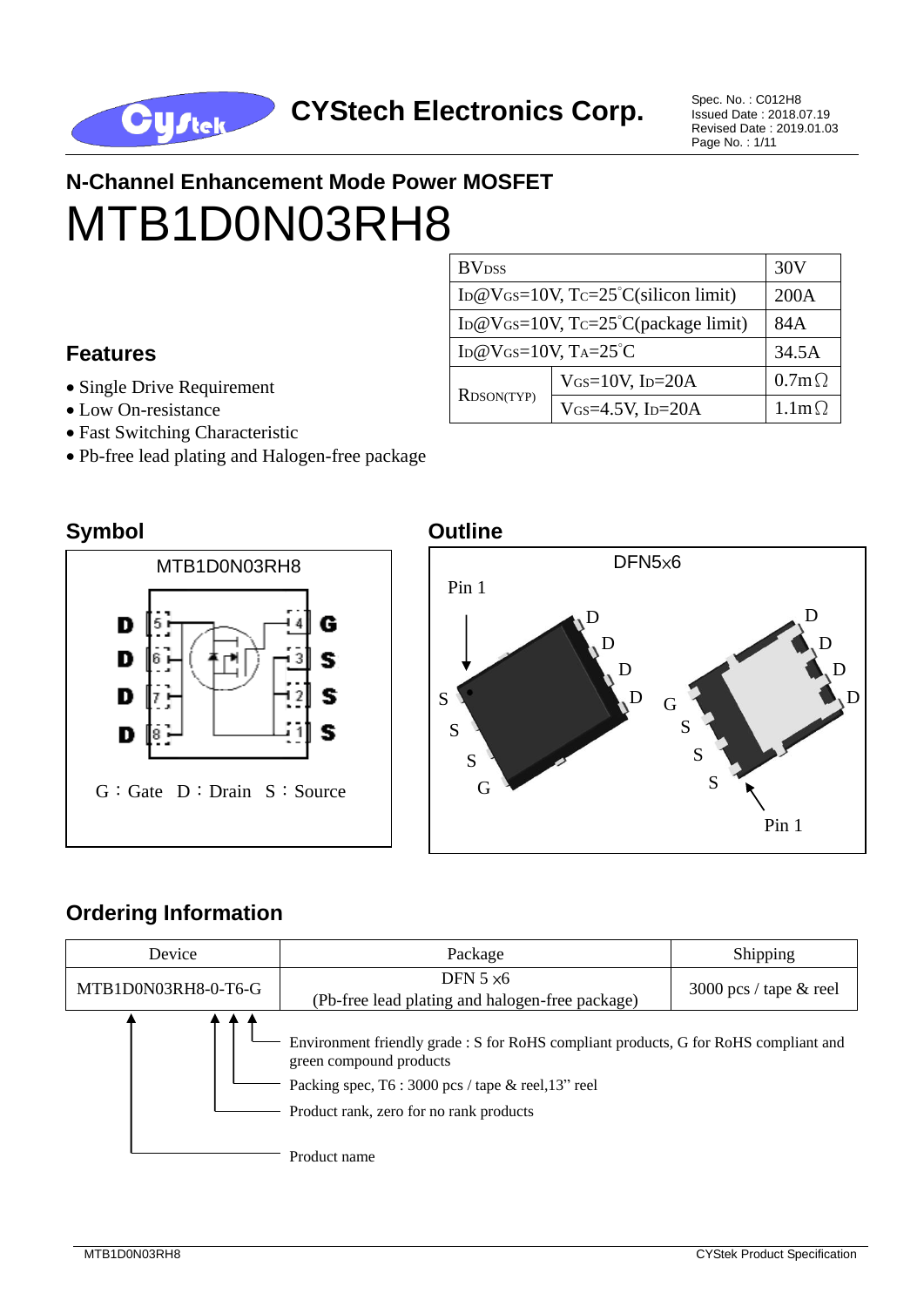

#### **Absolute Maximum Ratings (Ta=25°C)**

| Parameter                                                                   | Symbol                                                       | 10 <sub>s</sub>      | <b>Steady State</b> | Unit   |             |                 |  |
|-----------------------------------------------------------------------------|--------------------------------------------------------------|----------------------|---------------------|--------|-------------|-----------------|--|
| Drain-Source Voltage                                                        | <b>V<sub>DS</sub></b>                                        | 30                   |                     | V      |             |                 |  |
| Gate-Source Voltage                                                         |                                                              |                      | <b>VGS</b>          |        |             |                 |  |
| Continuous Drain Current @ Tc=25°C, VGS=10V                                 |                                                              |                      |                     |        | 200         |                 |  |
| (silicon limit)<br>(Note 1)                                                 |                                                              |                      |                     |        |             |                 |  |
| Continuous Drain Current @ Tc=100°C, VGS=10V<br>(silicon limit)<br>(Note 1) |                                                              |                      | $\mathbf{I}$        | 126.5  |             |                 |  |
| Continuous Drain Current @ Tc=25°C, VGS=10V<br>(package)                    |                                                              |                      |                     |        |             |                 |  |
| (Note 1)                                                                    |                                                              |                      |                     | 52     | 34.5        | A               |  |
| Continuous Drain Current @ TA=25°C, VGS=10V                                 |                                                              | (Note 2)<br>(Note 2) |                     |        |             |                 |  |
| Continuous Drain Current @ TA=70°C, VGS=10V                                 | <b>IDSM</b>                                                  | 41.6                 | 27.6                |        |             |                 |  |
| Continuous Drain Current @ TA=85°C, VGS=10V                                 |                                                              | 37.5                 | 24.9                |        |             |                 |  |
| <b>Pulsed Drain Current</b><br>(Note 3)                                     |                                                              |                      | IDM                 |        |             |                 |  |
| Avalanche Current @ L=0.1mH                                                 |                                                              | (Note 3)             | IAS                 | 108    |             |                 |  |
|                                                                             | Avalanche Energy @ L=1mH, ID=50A, VDD=15V<br>EAS<br>(Note 4) |                      |                     | 1250   |             |                 |  |
| Repetitive Avalanche Energy $@$ L=0.05mH                                    |                                                              | (Note 3)             | EAR                 | $8 *2$ |             | mJ              |  |
|                                                                             | $Tc=25^{\circ}C$                                             | (Note 1)             |                     | 83     |             |                 |  |
|                                                                             | $Tc=100^{\circ}C$                                            | (Note 1)             | $P_{D}$             | 33     |             |                 |  |
| <b>Total Power Dissipation</b>                                              | $Ta=25^{\circ}C$                                             | (Note 2)             | P <sub>DSM</sub>    | 5.7    | 2.5         | W               |  |
|                                                                             | $Ta=70^{\circ}C$                                             | (Note 2)             |                     | 4.0    | 1.8         |                 |  |
|                                                                             | $Ta=85^{\circ}C$                                             | (Note 2)             |                     | 3.6    | 1.6         |                 |  |
| <b>Operating Junction and Storage Temperature Range</b>                     |                                                              |                      | Tj, Tstg            |        | $-55$ ~+150 | $\rm ^{\circ}C$ |  |

#### **Thermal Data**

| Parameter                               | Symbol                               | Typical      | Maximum | Unit |                    |
|-----------------------------------------|--------------------------------------|--------------|---------|------|--------------------|
| Thermal Resistance, Junction-to-ambient | t<10s                                | $R\theta$ JA |         | າາ   | $\rm ^{\circ} C/W$ |
| (Note 2)                                | <b>Steady State</b>                  |              | 42      | 50   |                    |
| Thermal Resistance, Junction-to-case    | $R$ <sup><math>\theta</math>JC</sup> |              | ن .     |      |                    |

Note : 1. The power dissipation Pp is based on  $T_{J(MAX)=150}^{\circ}$ C, using junction-to-case thermal resistance, and is more useful in setting the upper dissipation limit for cases where additional heatsinking is used.

2. The value of RθJA is measured with the device mounted on 1 in<sup>2</sup> FR-4 board with 2 oz. copper, in a still air environment with  $T_A=25^\circ$  C. The power dissipation P<sub>DSM</sub> is based on R<sub>θJA</sub> and the maximum allowed junction temperature of 150°C. The value in any given application depends on the user's specific board design.

3. Repetitive rating, pulse width limited by junction temperature TJ(MAX)=150°C. Ratings are based on low frequency and low duty cycles to keep initial  $TJ=25^{\circ}C$ .

4.100% tested by conditions of L=0.1mH, IAs=30A, VGS=10V, VDD=15V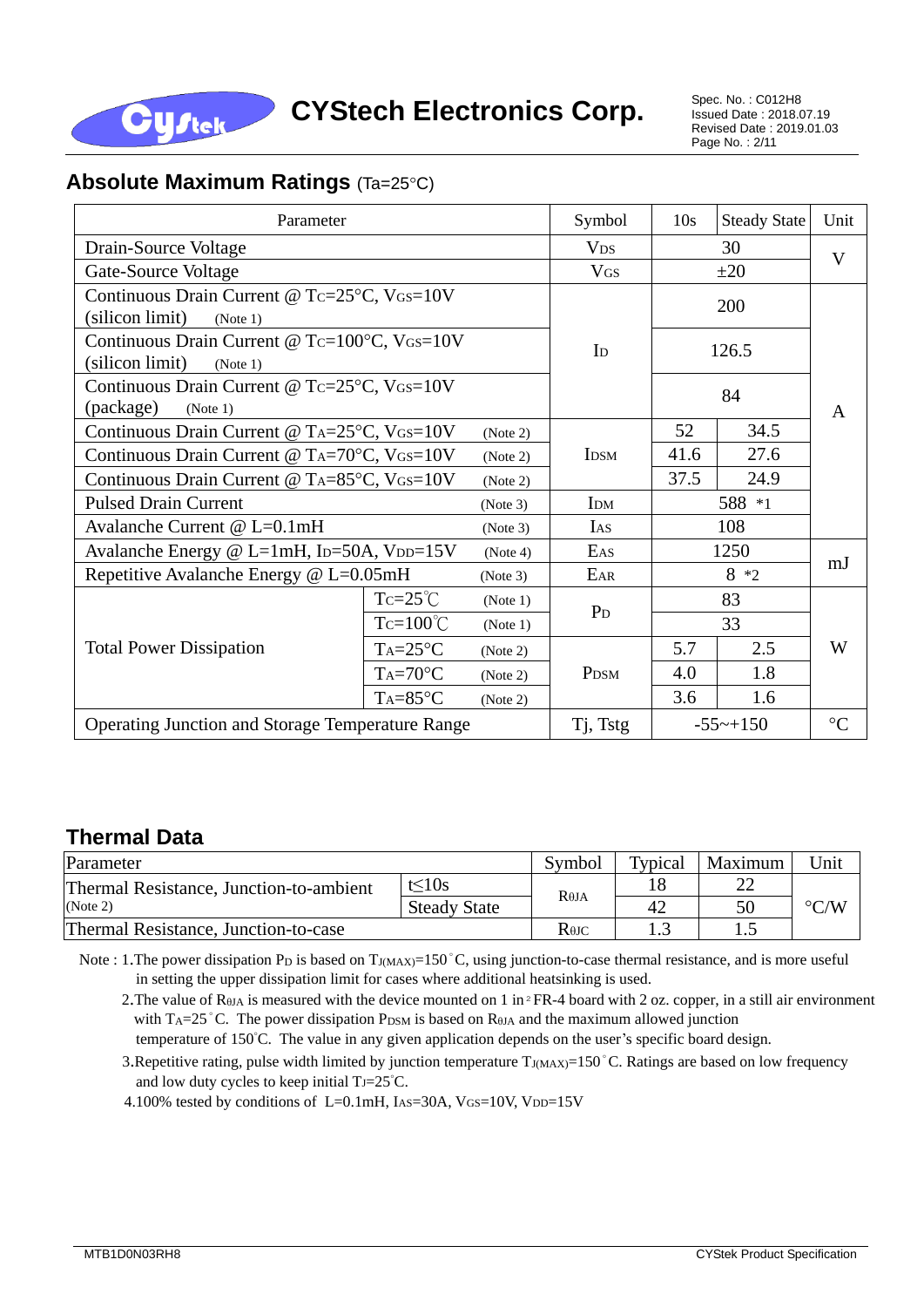

## CYStech Electronics Corp. Spec. No. : C012H8

Issued Date : 2018.07.19 Revised Date : 2019.01.03 Page No. : 3/11

| Symbol                     | Min.                         | Typ.                     | Max.         | Unit        | <b>Test Conditions</b>                                              |  |  |  |
|----------------------------|------------------------------|--------------------------|--------------|-------------|---------------------------------------------------------------------|--|--|--|
| <b>Static</b>              |                              |                          |              |             |                                                                     |  |  |  |
| <b>BV</b> <sub>DSS</sub>   | 30                           | -                        |              |             | VGS=0V, $I_D=250\mu A$                                              |  |  |  |
| $V_{GS(th)}$               | $\mathbf{1}$                 | $\overline{a}$           | 2.5          | $\mathbf V$ | $V_{DS} = V_{GS}$ , I <sub>D</sub> =250 $\mu$ A                     |  |  |  |
| G <sub>FS</sub><br>$*1$    | $\overline{a}$               | 42.5                     |              | S           | $V_{DS} = 10V$ , I <sub>D</sub> =20A                                |  |  |  |
| IGSS                       |                              | $\overline{a}$           | ±100         | nA          | $V$ <sub>GS</sub> $=\pm 20V$ , $V_{DS}=0V$                          |  |  |  |
|                            | $\overline{\phantom{a}}$     | $\overline{\phantom{0}}$ | 1            |             | $V_{DS} = 24V$ , $V_{GS} = 0V$                                      |  |  |  |
| I <sub>DSS</sub>           | $\overline{\phantom{a}}$     |                          | 25           | $\mu A$     | $V_{DS} = 24V$ , $V_{GS} = 0V$ , Tj=125°C                           |  |  |  |
|                            | $\qquad \qquad -$            | 0.7                      | $\mathbf{1}$ |             | $V$ <sub>GS</sub> = 10V, I <sub>D</sub> =20A                        |  |  |  |
| $R_{DS(ON)} *1$            | $\overline{a}$               | 1.1                      | 1.5          | $m\Omega$   | $V_{GS} = 4.5V$ , I <sub>D</sub> =20A                               |  |  |  |
| <b>Dynamic</b>             |                              |                          |              |             |                                                                     |  |  |  |
| <b>Ciss</b>                | $\overline{a}$               | 6257                     | 8134         |             |                                                                     |  |  |  |
| Coss                       |                              | 4552                     | 5918         | pF          | $V_{GS}=0V$ , $V_{DS}=20V$ , $f=1MHz$                               |  |  |  |
| <b>Crss</b>                | $\qquad \qquad \blacksquare$ | 214                      | 278          |             |                                                                     |  |  |  |
| $Qg(V_{GS}=10V)$ *1, 2     | $\overline{\phantom{0}}$     | 108                      | 162          |             |                                                                     |  |  |  |
| $Qg(V_{GS}=4.5V)$ *1, 2    | $\overline{\phantom{a}}$     | 54.6                     | 82           | nC          |                                                                     |  |  |  |
| $Qgs *1, 2$                | $\qquad \qquad -$            | 19.6                     |              |             | $V_{DS}=20V$ , $V_{GS}=10V$ , $I_{D}=20A$                           |  |  |  |
| $Qgd *1,2$                 | $\overline{\phantom{0}}$     | 20.9                     |              |             |                                                                     |  |  |  |
| $td(ON) *1, 2$             |                              | 30.4                     | 45.6         |             |                                                                     |  |  |  |
| tr<br>$*1, 2$              | $\overline{\phantom{a}}$     | 20.6                     | 42           |             | $V_{DD} = 15V$ , I <sub>D</sub> $= 20A$ , V <sub>GS</sub> $= 10V$ , |  |  |  |
| $td(OFF)$ *1, 2            | $\overline{\phantom{0}}$     | 84.8                     | 127          | $\bf ns$    | $Rg=1\Omega$                                                        |  |  |  |
| $\mathsf{t}$ $f \ast 1, 2$ | $\qquad \qquad -$            | 14.2                     | 30           |             |                                                                     |  |  |  |
| <b>Rg</b>                  |                              | $0.8\,$                  |              | $\Omega$    | $f=1MHz$                                                            |  |  |  |
| <b>Source-Drain Diode</b>  |                              |                          |              |             |                                                                     |  |  |  |
| $Is *1$                    | $\overline{\phantom{a}}$     | $\blacksquare$           | 60           |             |                                                                     |  |  |  |
| $\text{I}^*$ 3             | $\overline{\phantom{a}}$     | $\overline{\phantom{0}}$ | 588          | A           |                                                                     |  |  |  |
| $VSD*1$                    | $\qquad \qquad -$            | 0.77                     | 1.2          | $\mathbf V$ | $Is=20A, VGS=0V$                                                    |  |  |  |
| trr                        | $\frac{1}{2}$                | 69.7                     | 91           | ns          |                                                                     |  |  |  |
| Qrr                        | $\qquad \qquad -$            | 82.1                     | 107          | nC          | IF=20A, $dF/dt=100A/\mu s$                                          |  |  |  |

#### **Characteristics (TC=25C, unless otherwise specified)**

Note : \*1.Pulse Test : Pulse Width 300μs, Duty Cycle2%

\*2.Independent of operating temperature

\*3.Pulse width limited by maximum junction temperature.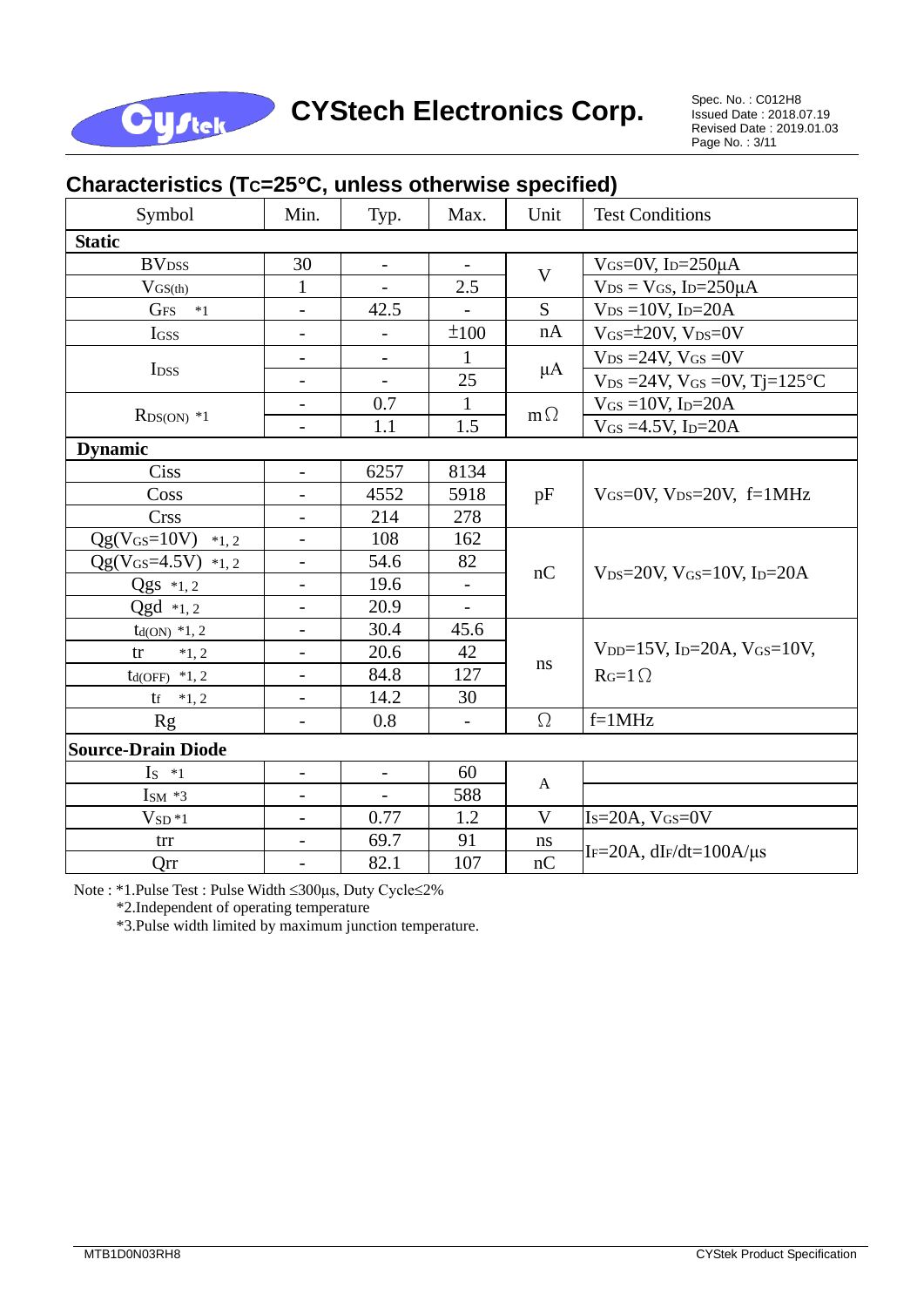Issued Date : 2018.07.19 Revised Date : 2019.01.03 Page No. : 4/11

#### **Typical Characteristics**

**Cystek** 

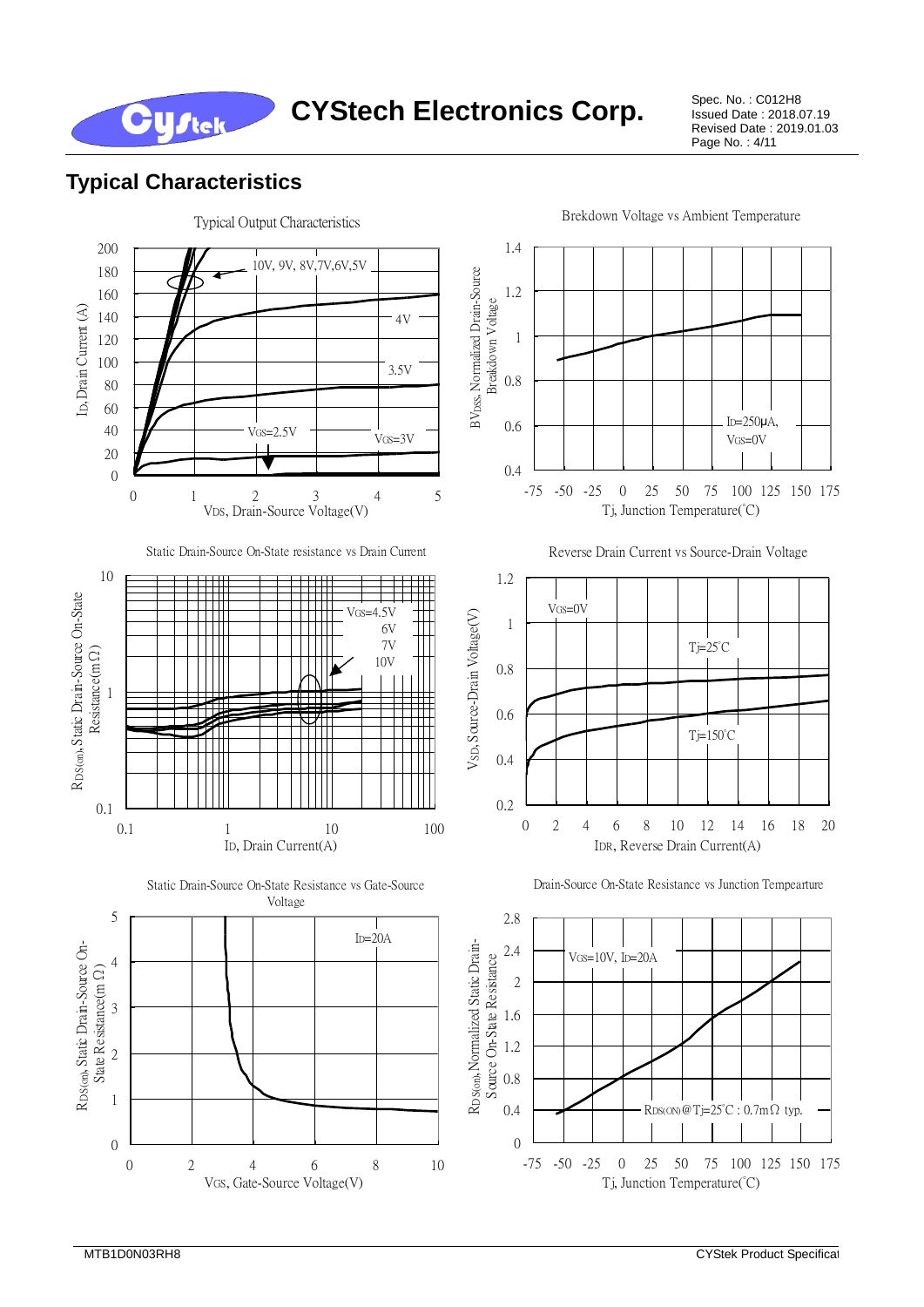

Issued Date : 2018.07.19 Revised Date : 2019.01.03 Page No. : 5/11

### **Typical Characteristics(Cont.)**

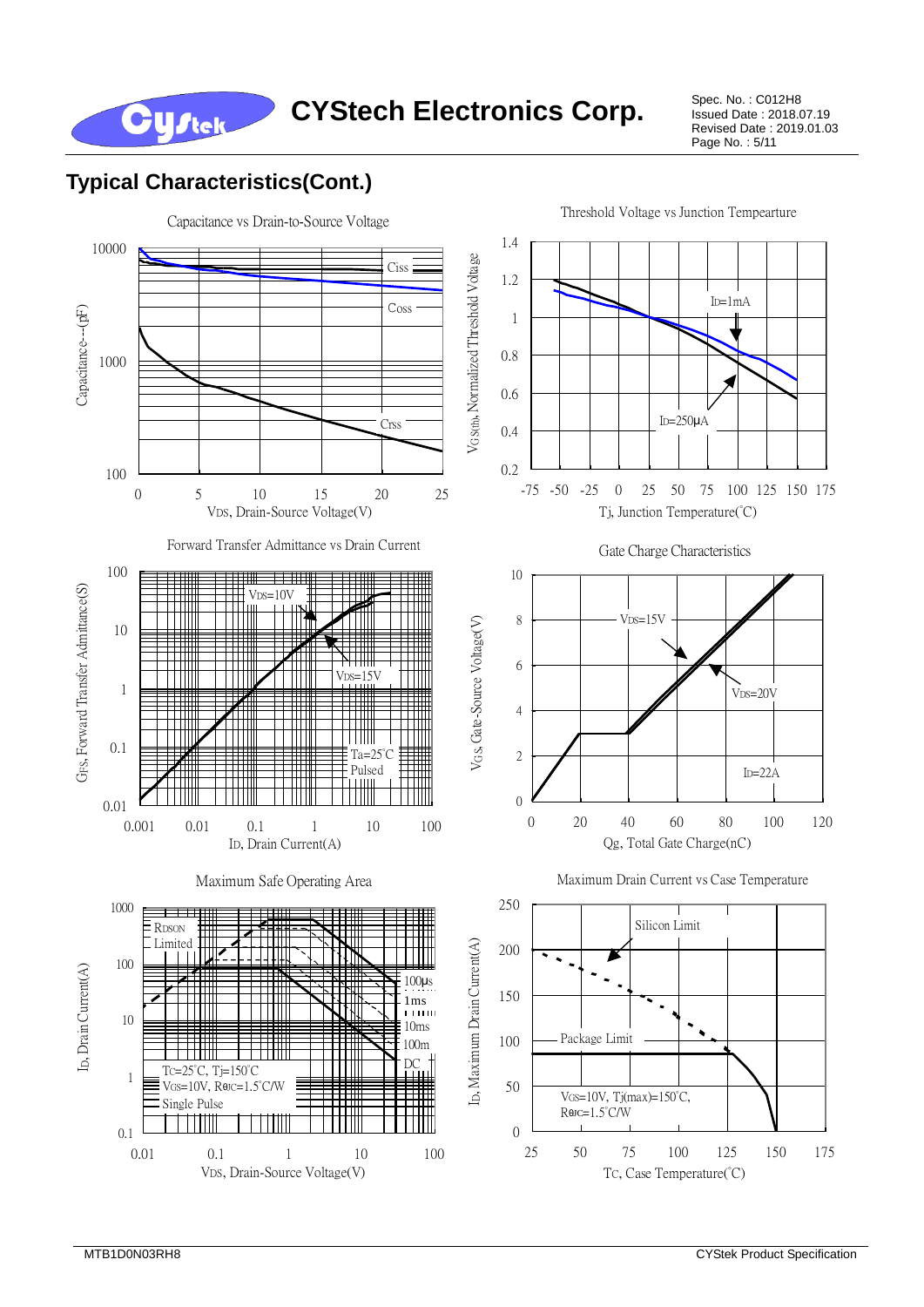

Issued Date : 2018.07.19 Revised Date : 2019.01.03 Page No. : 6/11



**Cystek** 





Single Pulse Power Rating, Junction to Case



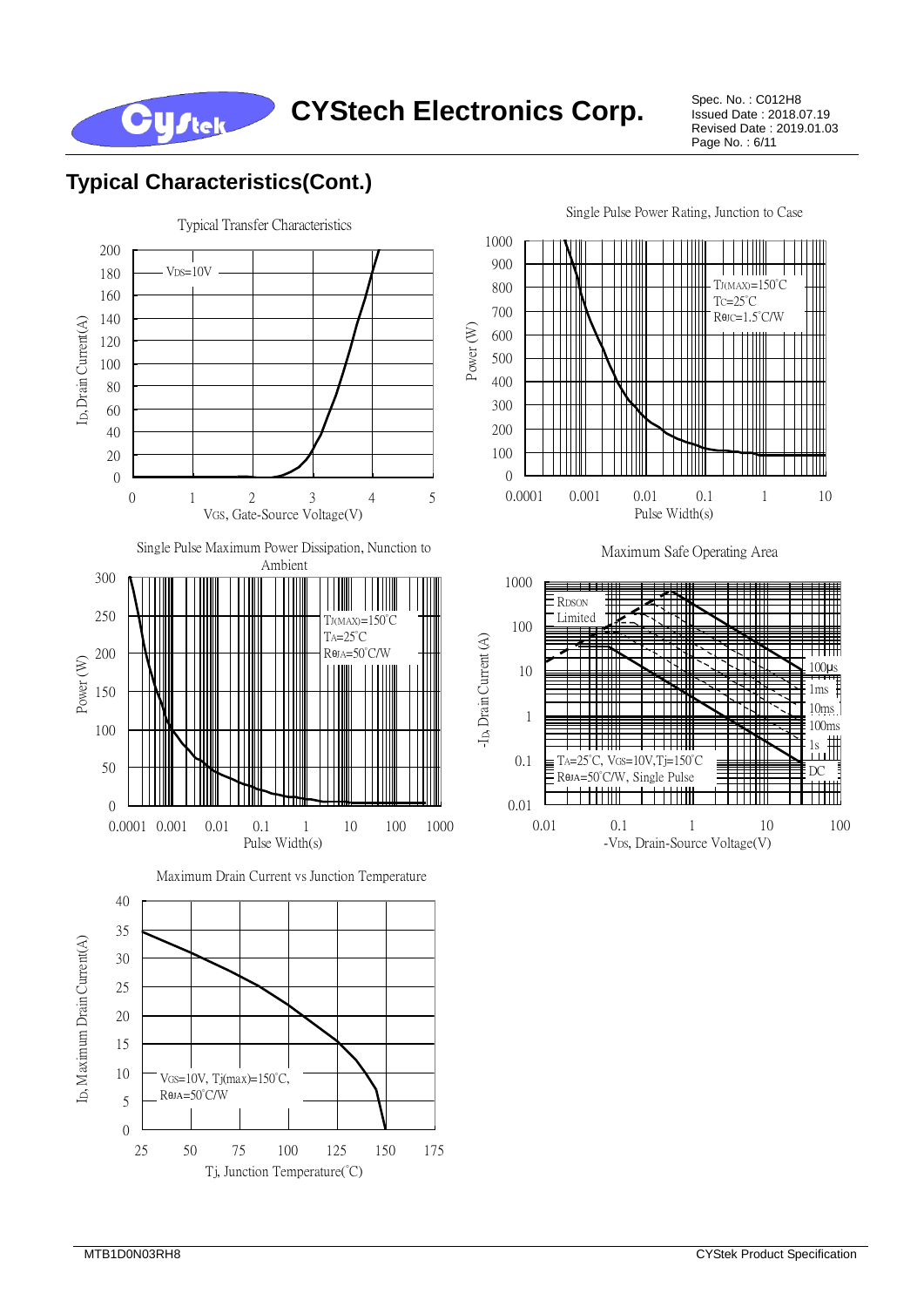CYStech Electronics Corp. Spec. No. : C012H8

Issued Date : 2018.07.19 Revised Date : 2019.01.03 Page No. : 7/11

#### **Typical Characteristics(Cont.)**

**Cystek** 

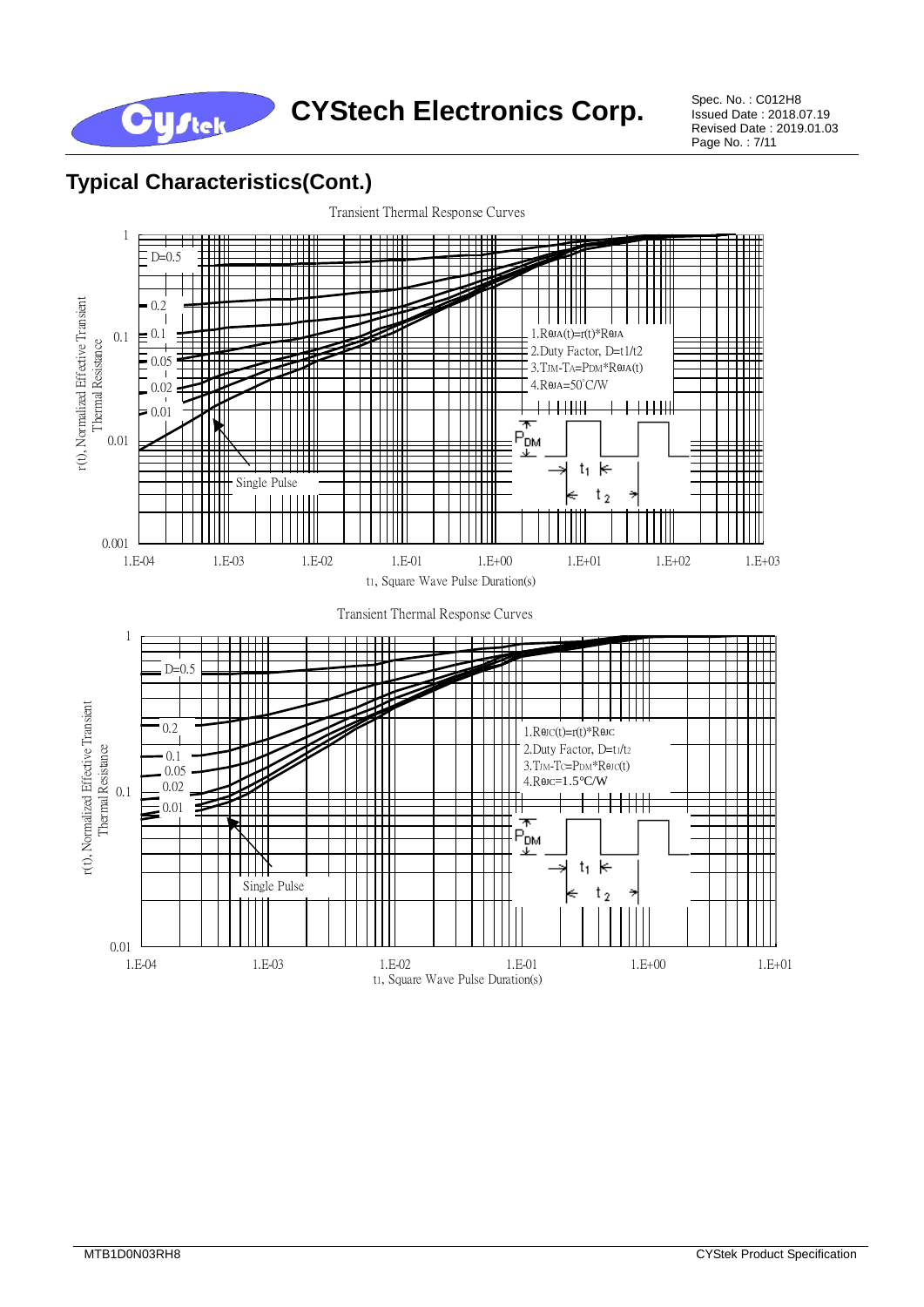

Issued Date : 2018.07.19 Revised Date : 2019.01.03 Page No. : 8/11



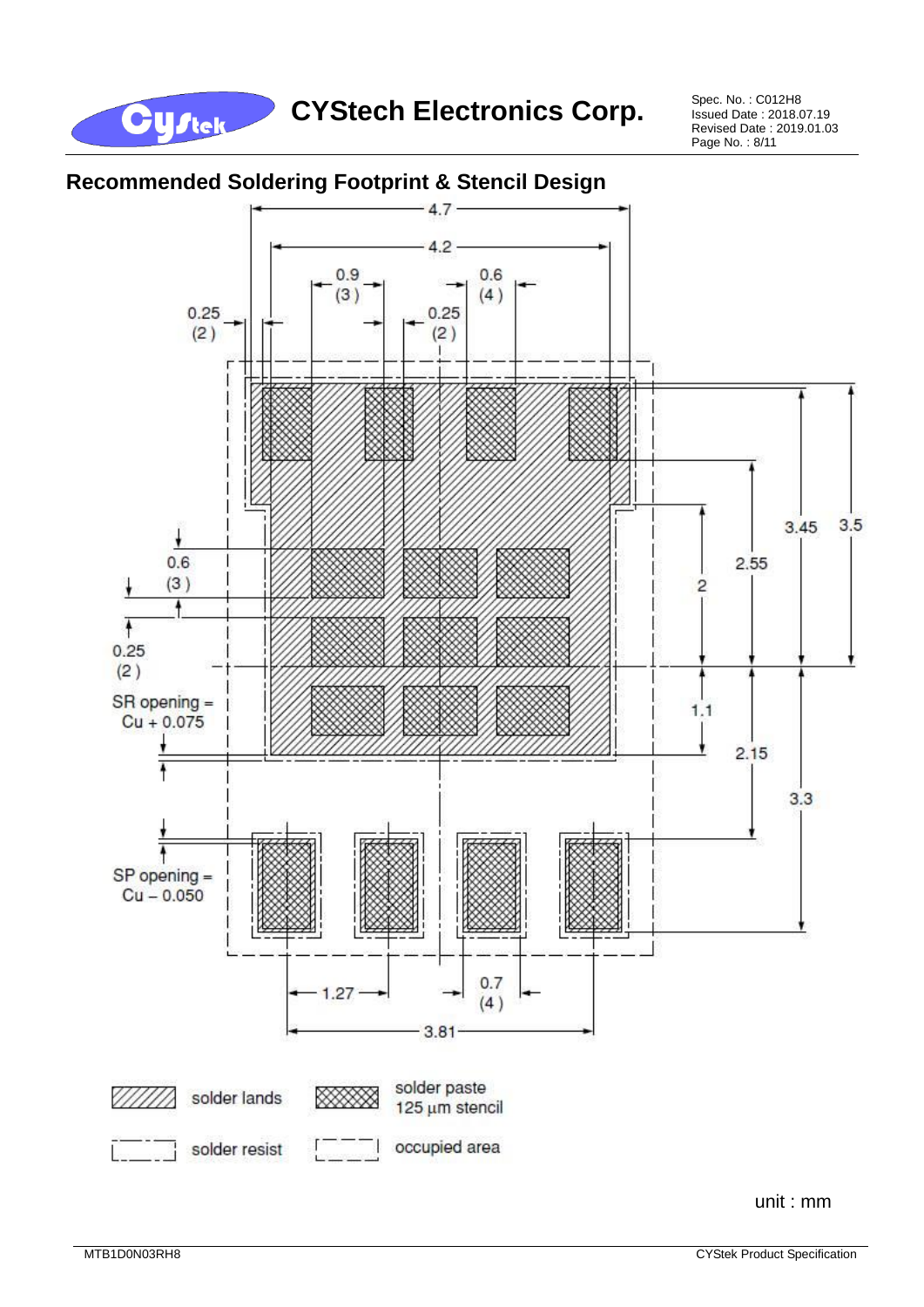

#### **Reel Dimension**



## **Carrier Tape Dimension**

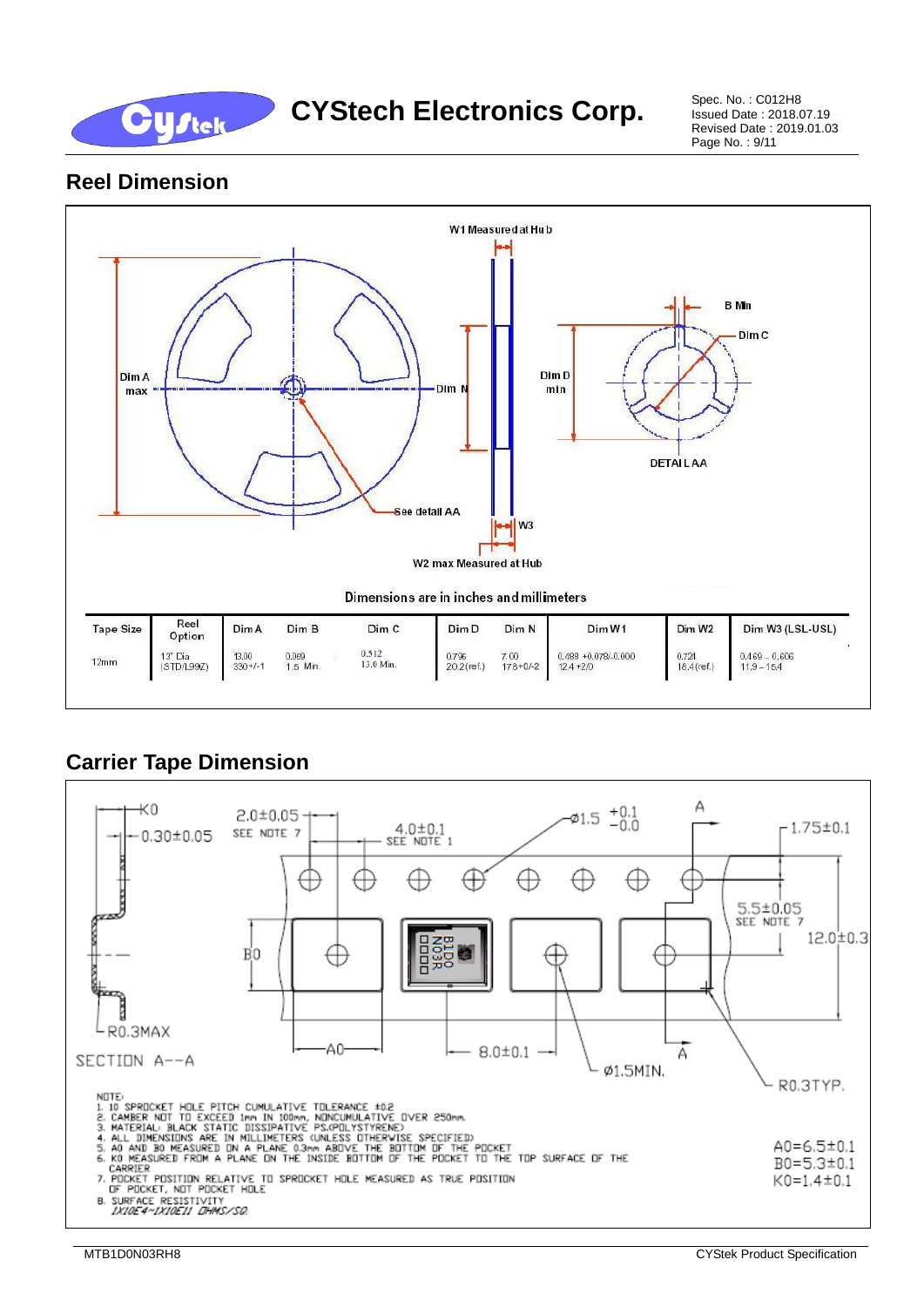

Issued Date : 2018.07.19 Revised Date : 2019.01.03 Page No. : 10/11

#### **Recommended wave soldering condition**

| Product         | Peak Temperature      | Soldering Time     |
|-----------------|-----------------------|--------------------|
| Pb-free devices | 260 +0/-5 $\degree$ C | $5 + 1/-1$ seconds |

#### **Recommended temperature profile for IR reflow**



| Profile feature                                   | Sn-Pb eutectic Assembly | Pb-free Assembly       |  |
|---------------------------------------------------|-------------------------|------------------------|--|
| Average ramp-up rate<br>(Tsmax to Tp)             | 3°C/second max.         | 3°C/second max.        |  |
| Preheat                                           |                         |                        |  |
| -Temperature Min(Ts min)                          | $100^{\circ}$ C         | $150^{\circ}$ C        |  |
| -Temperature Max(Ts max)                          | $150^{\circ}$ C         | $200^{\circ}$ C        |  |
| $-Time(ts \text{ min} to ts \text{ max})$         | 60-120 seconds          | 60-180 seconds         |  |
| Time maintained above:                            |                         |                        |  |
| $-Temperature(TL)$                                | $183^{\circ}$ C         | $217^{\circ}$ C        |  |
| $-$ Time (t <sub>L</sub> )                        | 60-150 seconds          | 60-150 seconds         |  |
| Peak Temperature(T <sub>P</sub> )                 | 240 +0/-5 °C            | 260 +0/-5 $^{\circ}$ C |  |
| Time within 5°C of actual peak<br>temperature(tp) | 10-30 seconds           | 20-40 seconds          |  |
| Ramp down rate                                    | 6°C/second max.         | 6°C/second max.        |  |
| Time 25 °C to peak temperature                    | 6 minutes max.          | 8 minutes max.         |  |

Note : All temperatures refer to topside of the package, measured on the package body surface.